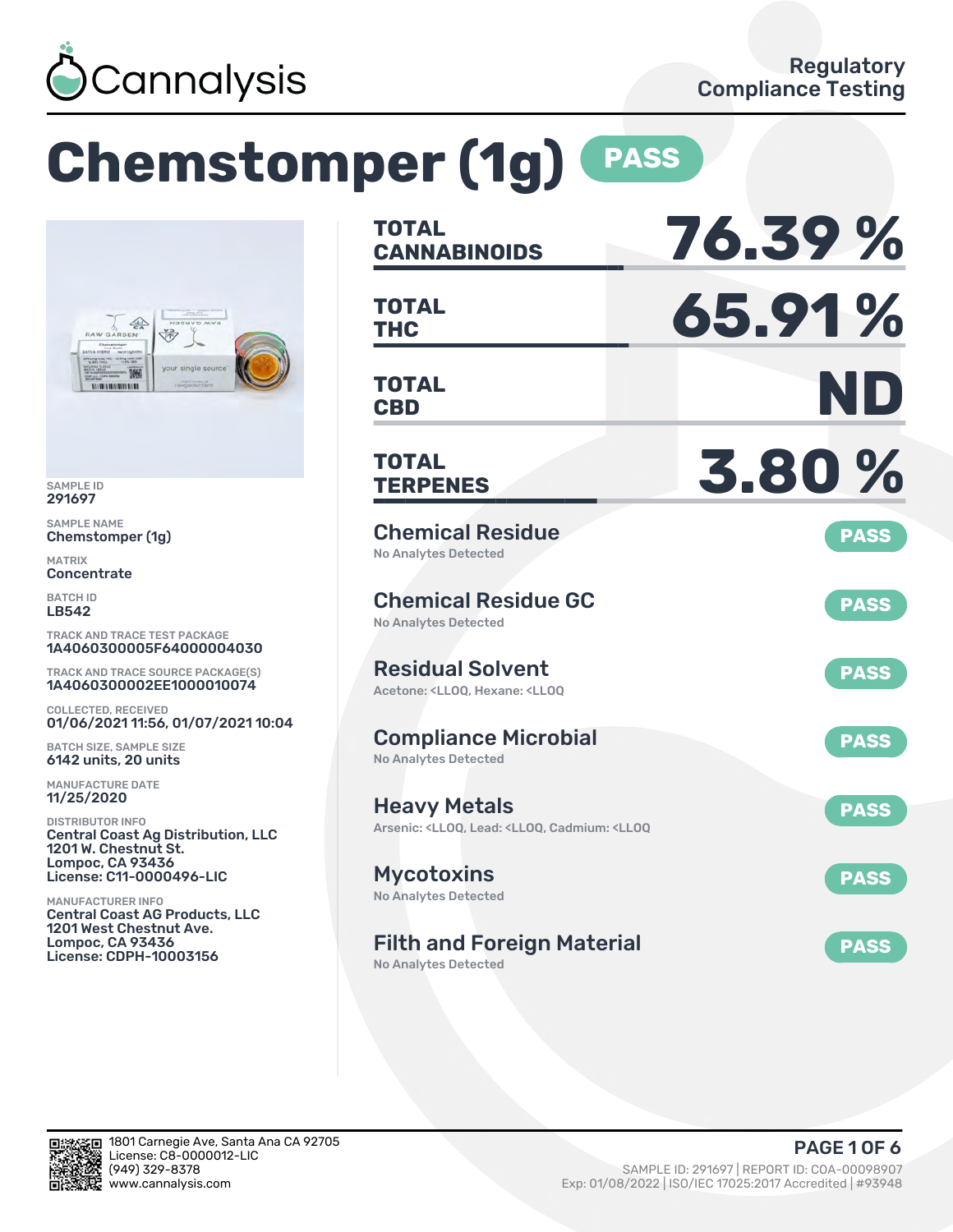

# CANNABINOID ANALYSIS

Total THC,CBD value(s) have been decarboxylated.

| TOTAL THC:          | 659.1 mg/g (65.91%), 659.1 mg per package |
|---------------------|-------------------------------------------|
| TOTAL CBD:          | ND.                                       |
| TOTAL CANNABINOIDS: | 763.9 mg/g (76.39 %)                      |

UNIT OF MEASUREMENT: Milligrams per Gram(mg/g)

| <b>ANALYTE</b>         | <b>RESULT</b>        | LOD    | <b>LLOO</b> | <b>ANALYTE</b>   | <b>RESULT</b>         | <b>LOD</b> | <b>LLOO</b> |
|------------------------|----------------------|--------|-------------|------------------|-----------------------|------------|-------------|
| THCa                   | 718.1 mg/g (71.81%)  | 0.2000 | 0.4000      | CBD <sub>v</sub> | <b>ND</b>             | 0.2000     | 0.4000      |
| D9THC                  | 29.29 mg/g (2.929 %) | 0.2000 | 0.4000      | CBGa             | 13.09 mg/g (1.309 %)  | 0.2000     | 0.4000      |
| D8THC                  | ND                   | 0.2000 | 0.4000      | <b>CBG</b>       | 3.407 mg/g (0.3407 %) | 0.2000     | 0.4000      |
| <b>THC<sub>v</sub></b> | <b>ND</b>            | 0.2000 | 0.4000      | CBN              | <b>ND</b>             | 0.2000     | 0.4000      |
| CBDa                   | <b>ND</b>            | 0.2000 | 0.4000      | CBC              | <b>ND</b>             | 0.2000     | 0.4000      |
| <b>CBD</b>             | <b>ND</b>            | 0.2000 | 0.4000      |                  |                       |            |             |
|                        |                      |        |             |                  |                       |            |             |

#### ADDITIONAL INFORMATION

| Method:              | SOP-TECH-001 | Sample Prepped: 01/07/2021 16:46 |                                   | Sample Approved: 01/08/2021 13:07  |  |
|----------------------|--------------|----------------------------------|-----------------------------------|------------------------------------|--|
| Instrument: UPLC-DAD |              |                                  | Sample Analyzed: 01/07/2021 19:43 | Prep-Analytical Batch: 25360-19851 |  |



## TERPENE ANALYSIS

| UNIT OF MEASUREMENT: | Milligrams per Gram(mg/g) |
|----------------------|---------------------------|
|                      |                           |

| <b>ANALYTE</b>   | <b>RESULT</b>                                                                                                             | <b>LOD</b> | <b>LLOQ</b> | <b>ANALYTE</b>         | <b>RESULT</b>                                      | <b>LOD</b> | <b>LLOQ</b> |
|------------------|---------------------------------------------------------------------------------------------------------------------------|------------|-------------|------------------------|----------------------------------------------------|------------|-------------|
| 3-Carene         | <b>ND</b>                                                                                                                 | 0.5000     | 1.000       | Alpha bisabolol        | 1.783 mg/g $(0.1783%)$                             | 0.5000     | 1.000       |
| Alpha cedrene    | <b>ND</b>                                                                                                                 | 0.5000     | 1.000       | Alpha humulene         | $2.631$ mg/g $(0.2631\%)$                          | 0.5000     | 1.000       |
| Alpha pinene     | <ll0q< td=""><td>0.5000</td><td>1.000</td><td>Alpha terpinene</td><td><b>ND</b></td><td>0.5000</td><td>1.000</td></ll0q<> | 0.5000     | 1.000       | Alpha terpinene        | <b>ND</b>                                          | 0.5000     | 1.000       |
| Alpha terpineol  | 0.9542 mg/g $(0.0954\%)$                                                                                                  | 0.3300     | 0.6500      | Beta caryophyllene     | 9.208 mg/g (0.9208 %)                              | 0.5000     | 1.000       |
| Beta myrcene     | 6.965 mg/g (0.6965 %)                                                                                                     | 0.5000     | 1.000       | Beta pinene            | <lloq< td=""><td>0.6100</td><td>1.210</td></lloq<> | 0.6100     | 1.210       |
| Borneol          | <b>ND</b>                                                                                                                 | 0.5000     | 1.000       | Camphene               | <b>ND</b>                                          | 0.5000     | 1.000       |
| Camphor          | <b>ND</b>                                                                                                                 | 0.5000     | 1.000       | Caryophyllene oxide ND |                                                    | 0.5000     | 1.000       |
| Cedrol           | <b>ND</b>                                                                                                                 | 0.5000     | 1.000       | Cis nerolidol          | <b>ND</b>                                          | 0.5000     | 1.000       |
| Eucalyptol       | <b>ND</b>                                                                                                                 | 0.5000     | 1.000       | Fenchol                | 1.088 mg/g $(0.1088\%)$                            | 0.5000     | 1.000       |
| Fenchone         | <b>ND</b>                                                                                                                 | 0.5000     | 1.000       | Gamma terpinene        | <b>ND</b>                                          | 0.5000     | 1.000       |
| Gamma terpineol  | <b>ND</b>                                                                                                                 | 0.1000     | 0.2100      | Geranyl acetate        | <b>ND</b>                                          | 0.5000     | 1.000       |
| Guaiol           | 3.154 mg/g (0.3154 %)                                                                                                     | 0.5000     | 1.000       | Isoborneol             | <b>ND</b>                                          | 0.5000     | 1.000       |
| Isopulegol       | <b>ND</b>                                                                                                                 | 0.5000     | 1.000       | Limonene               | 3.739 mg/g (0.3739 %)                              | 0.5000     | 1.000       |
| Linalool         | 1.909 mg/g (0.1909 %)                                                                                                     | 0.5000     | 1.000       | Menthol                | <b>ND</b>                                          | 0.5000     | 1.000       |
| Ocimene 1        | <b>ND</b>                                                                                                                 | 0.1600     | 0.3100      | Ocimene 2              | 1.798 mg/g (0.1798 %)                              | 0.3500     | 0.6900      |
| P-cymene         | <b>ND</b>                                                                                                                 | 0.5200     | 1.050       | P-mentha-1,5-diene ND  |                                                    | 0.5000     | 1.000       |
| Pulegone         | <b>ND</b>                                                                                                                 | 0.5000     | 1.000       | Sabinene               | <b>ND</b>                                          | 0.5000     | 1.000       |
| Sabinene hydrate | <b>ND</b>                                                                                                                 | 0.5000     | 1.000       | Terpinolene            | 2.913 mg/g $(0.2913\%)$                            | 0.5000     | 1.000       |
|                  | Trans beta farnesene1.906 mg/g (0.1906 %)                                                                                 | 0.5000     | 1.000       | <b>Trans nerolidol</b> | <lloq< td=""><td>0.5000</td><td>1.000</td></lloq<> | 0.5000     | 1.000       |
| Valencene        | <b>ND</b>                                                                                                                 | 0.5000     | 1.000       |                        |                                                    |            |             |

#### ADDITIONAL INFORMATION

| Method:     | SOP-TECH  |
|-------------|-----------|
| Instrument: | GC-MS-FIL |

Method: SOP-TECH-027 Sample Prepped: 01/07/2021 14:19 Sample Approved: 01/08/2021 15:46 Instrument: GC-MS-FID Sample Analyzed: 01/07/2021 15:19 Prep-Analytical Batch: 25350-19835



1801 Carnegie Ave, Santa Ana CA 92705 License: C8-0000012-LIC<br>(949) 329-8378

## PAGE 2 OF 6

(949) 329-8378 SAMPLE ID: 291697 | REPORT ID: COA-00098907 Exp: 01/08/2022 | ISO/IEC 17025:2017 Accredited | #93948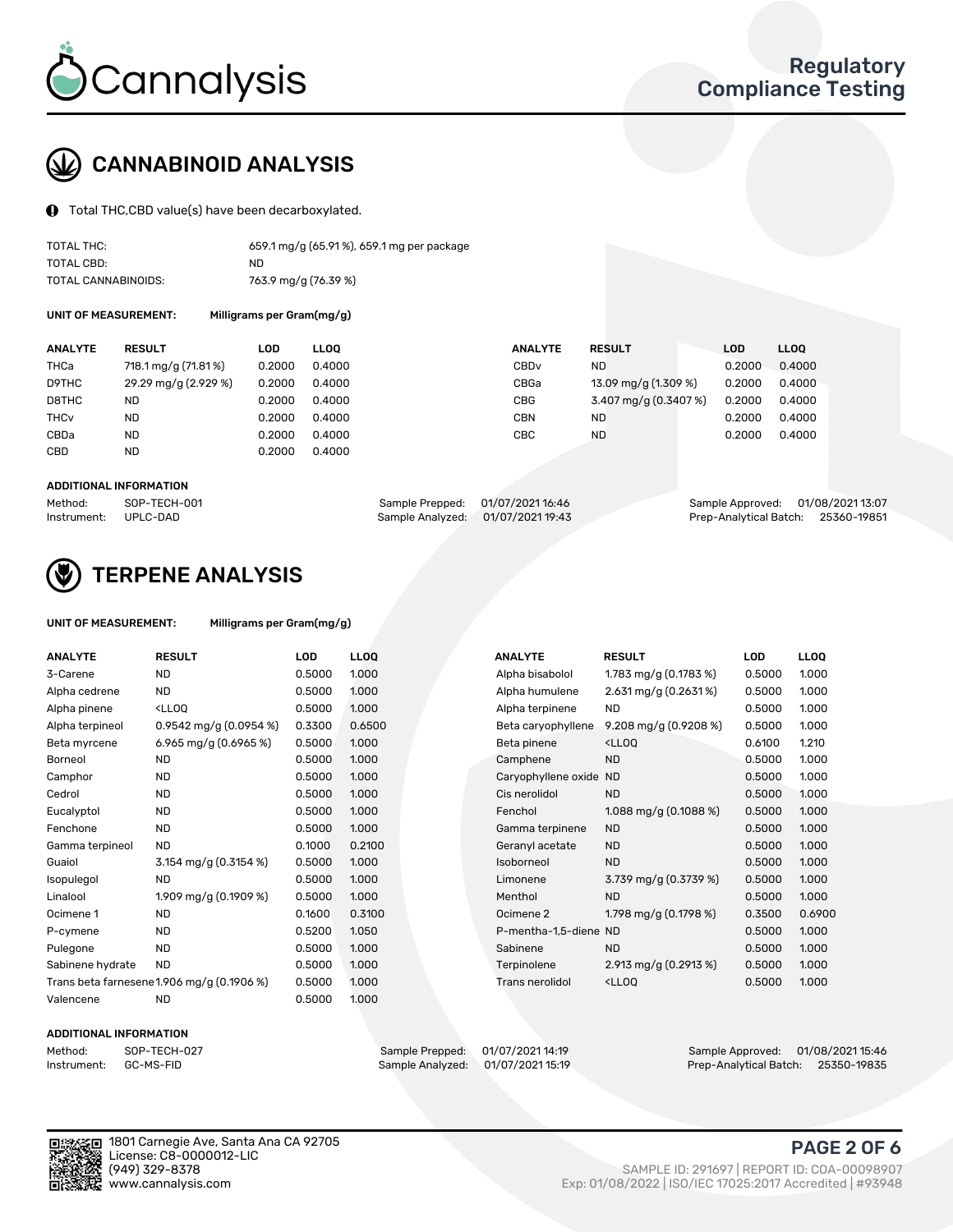

# CHEMICAL RESIDUE ANALYSIS PASS

UNIT OF MEASUREMENT: Micrograms per Gram(ug/g)

| <b>ANALYTE</b>  | <b>RESULT</b> | LOD    | LLOQ   | <b>ACTION LEVEL</b> |      | <b>ANALYTE</b>      | <b>RESULT</b> | LOD    | <b>LLOQ</b> | <b>ACTION LEVEL</b> |      |
|-----------------|---------------|--------|--------|---------------------|------|---------------------|---------------|--------|-------------|---------------------|------|
| Abamectin       | <b>ND</b>     | 0.0200 | 0.0400 | 0.1000              | Pass | Acephate            | <b>ND</b>     | 0.0200 | 0.0400      | 0.1000              | Pass |
| Acequinocyl     | <b>ND</b>     | 0.0200 | 0.0400 | 0.1000              | Pass | Acetamiprid         | <b>ND</b>     | 0.0200 | 0.0400      | 0.1000              | Pass |
| Aldicarb        | <b>ND</b>     | 0.0200 | 0.0400 | 0.0                 | Pass | Azoxystrobin        | <b>ND</b>     | 0.0200 | 0.0400      | 0.1000              | Pass |
| Bifenazate      | <b>ND</b>     | 0.0200 | 0.0400 | 0.1000              | Pass | Bifenthrin          | <b>ND</b>     | 0.0200 | 0.0400      | 3.000               | Pass |
| <b>Boscalid</b> | <b>ND</b>     | 0.0200 | 0.0400 | 0.1000              | Pass | Carbaryl            | <b>ND</b>     | 0.0200 | 0.0400      | 0.5000              | Pass |
| Carbofuran      | <b>ND</b>     | 0.0200 | 0.0400 | 0.0                 | Pass | Chlorantraniliprole | <b>ND</b>     | 0.0200 | 0.0400      | 10.00               | Pass |
| Clofentezine    | <b>ND</b>     | 0.0200 | 0.0400 | 0.1000              | Pass | Coumaphos           | <b>ND</b>     | 0.0200 | 0.0400      | 0.0                 | Pass |
| Cyfluthrin      | <b>ND</b>     | 0.4000 | 1.000  | 2.000               | Pass | Cypermethrin        | <b>ND</b>     | 0.4000 | 1.000       | 1.000               | Pass |
| Daminozide      | <b>ND</b>     | 0.0200 | 0.0400 | 0.0                 | Pass | Diazinon            | <b>ND</b>     | 0.0200 | 0.0400      | 0.1000              | Pass |
| Dichlorvos      | <b>ND</b>     | 0.0200 | 0.0400 | 0.0                 | Pass | Dimethoate          | <b>ND</b>     | 0.0200 | 0.0400      | 0.0                 | Pass |
| Dimethomorph    | <b>ND</b>     | 0.0200 | 0.0400 | 2.000               | Pass | Ethoprophos         | <b>ND</b>     | 0.0200 | 0.0400      | 0.0                 | Pass |
| Etofenprox      | <b>ND</b>     | 0.0200 | 0.0400 | 0.0                 | Pass | Etoxazole           | <b>ND</b>     | 0.0200 | 0.0400      | 0.1000              | Pass |
| Fenhexamid      | <b>ND</b>     | 0.0200 | 0.0400 | 0.1000              | Pass | Fenoxycarb          | <b>ND</b>     | 0.0200 | 0.0400      | 0.0                 | Pass |
| Fenpyroximate   | <b>ND</b>     | 0.0200 | 0.0400 | 0.1000              | Pass | Fipronil            | <b>ND</b>     | 0.0400 | 0.1000      | 0.0                 | Pass |
| Flonicamid      | <b>ND</b>     | 0.0200 | 0.0400 | 0.1000              | Pass | Fludioxonil         | <b>ND</b>     | 0.0200 | 0.0400      | 0.1000              | Pass |
| Hexythiazox     | <b>ND</b>     | 0.0200 | 0.0400 | 0.1000              | Pass | Imazalil            | <b>ND</b>     | 0.0200 | 0.0400      | 0.0                 | Pass |
| Imidacloprid    | <b>ND</b>     | 0.0200 | 0.0400 | 5.000               | Pass | Kresoxim methyl     | <b>ND</b>     | 0.0200 | 0.0400      | 0.1000              | Pass |
| Malathion       | <b>ND</b>     | 0.0200 | 0.0400 | 0.5000              | Pass | Metalaxyl           | <b>ND</b>     | 0.0200 | 0.0400      | 2.000               | Pass |
| Methiocarb      | <b>ND</b>     | 0.0200 | 0.0400 | 0.0                 | Pass | Methomyl            | <b>ND</b>     | 0.0200 | 0.0400      | 1.000               | Pass |
| Mevinphos       | <b>ND</b>     | 0.0200 | 0.0400 | 0.0                 | Pass | Myclobutanil        | <b>ND</b>     | 0.0200 | 0.0400      | 0.1000              | Pass |
| Naled           | <b>ND</b>     | 0.0200 | 0.0400 | 0.1000              | Pass | Oxamyl              | <b>ND</b>     | 0.0200 | 0.0400      | 0.5000              | Pass |
| Paclobutrazol   | <b>ND</b>     | 0.0200 | 0.0400 | 0.0                 | Pass | Permethrins         | <b>ND</b>     | 0.0400 | 0.1000      | 0.5000              | Pass |
| Phosmet         | <b>ND</b>     | 0.0200 | 0.0400 | 0.1000              | Pass | Piperonyl butoxide  | <b>ND</b>     | 0.0200 | 0.0400      | 3.000               | Pass |
| Prallethrin     | <b>ND</b>     | 0.0200 | 0.0400 | 0.1000              | Pass | Propiconazole       | <b>ND</b>     | 0.0200 | 0.0400      | 0.1000              | Pass |
| Propoxur        | <b>ND</b>     | 0.0200 | 0.0400 | 0.0                 | Pass | Pyrethrins          | <b>ND</b>     | 0.0200 | 0.0400      | 0.5000              | Pass |
| Pyridaben       | <b>ND</b>     | 0.0200 | 0.0400 | 0.1000              | Pass | Spinetoram          | <b>ND</b>     | 0.0200 | 0.0400      | 0.1000              | Pass |
| Spinosad        | <b>ND</b>     | 0.0300 | 0.0700 | 0.1000              | Pass | Spiromesifen        | <b>ND</b>     | 0.0200 | 0.0400      | 0.1000              | Pass |
| Spirotetramat   | <b>ND</b>     | 0.0200 | 0.0400 | 0.1000              | Pass | Spiroxamine         | <b>ND</b>     | 0.0200 | 0.0400      | 0.0                 | Pass |
| Tebuconazole    | <b>ND</b>     | 0.0200 | 0.0400 | 0.1000              | Pass | Thiacloprid         | <b>ND</b>     | 0.0200 | 0.0400      | 0.0                 | Pass |
| Thiamethoxam    | <b>ND</b>     | 0.0200 | 0.0400 | 5.000               | Pass | Trifloxystrobin     | <b>ND</b>     | 0.0200 | 0.0400      | 0.1000              | Pass |
|                 |               |        |        |                     |      |                     |               |        |             |                     |      |

### ADDITIONAL INFORMATION

Method: SOP-TECH-002 Sample Prepped: 01/07/2021 15:35 Sample Approved: 01/08/2021 13:19<br>Sample Analyzed: 01/07/2021 15:36 Prep-Analytical Batch: 25351-19836 Instrument: LC-MS/MS Sample Analyzed: 01/07/2021 15:36 Prep-Analytical Batch: 25351-19836



PAGE 3 OF 6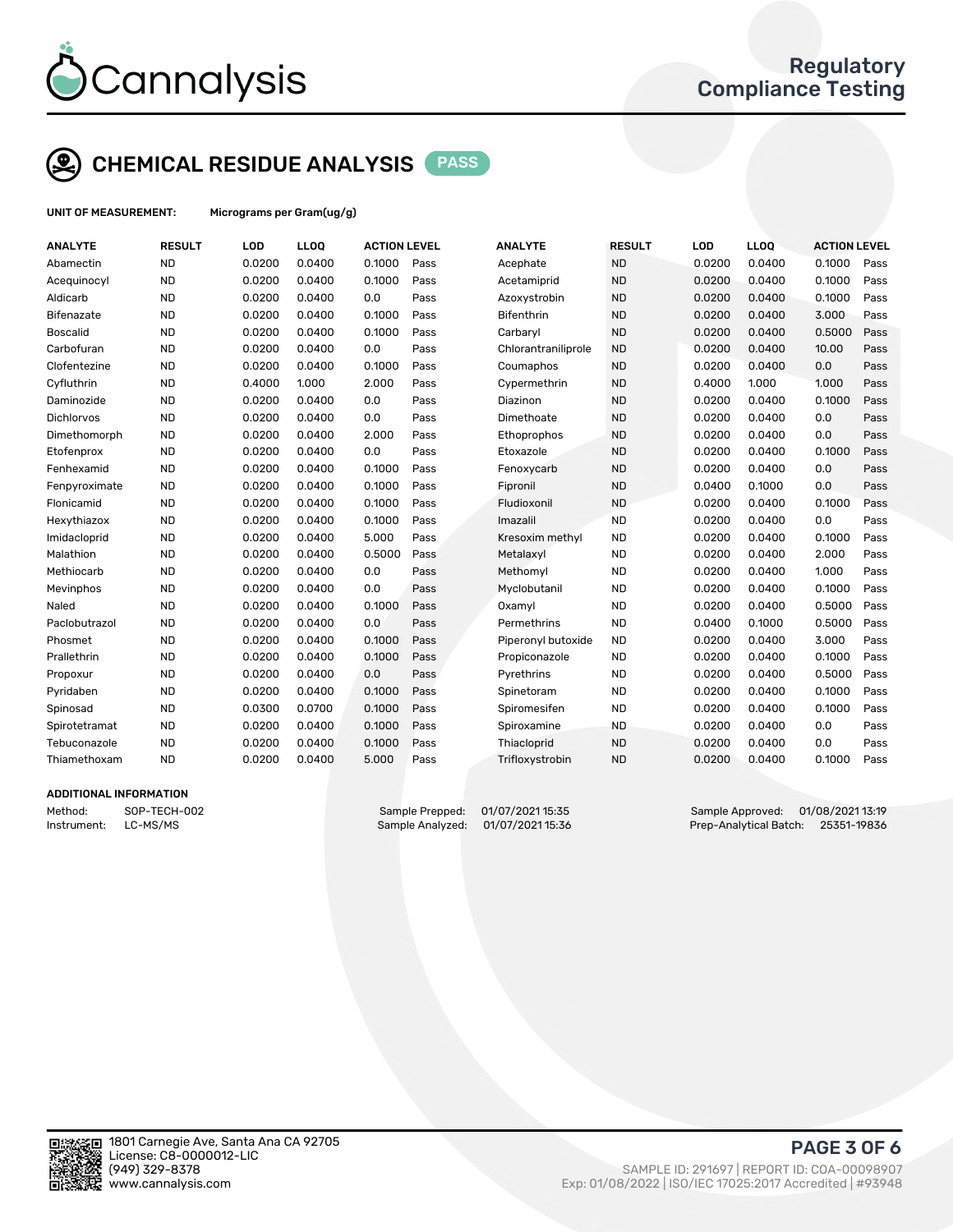

## CHEMICAL RESIDUE GC ANALYSIS PASS

| UNIT OF MEASUREMENT: |               | Micrograms per Gram(ug/g) |      |  |
|----------------------|---------------|---------------------------|------|--|
| <b>ANALYTE</b>       | <b>RESULT</b> | LOD                       | LLOO |  |

| <b>ANALYTE</b>                | <b>RESULT</b> | LOD    | <b>LLOO</b> | <b>ACTION LEVEL</b> |                  | <b>ANALYTE</b>   | <b>RESULT</b> | LOD              | <b>LLOO</b>            | <b>ACTION LEVEL</b> |      |
|-------------------------------|---------------|--------|-------------|---------------------|------------------|------------------|---------------|------------------|------------------------|---------------------|------|
| Captan                        | <b>ND</b>     | 0.1000 | 0.2000      | 0.7000              | Pass             | Chlordane        | <b>ND</b>     | 0.0109           | 0.0136                 | 0.0                 | Pass |
| Methyl parathion              | <b>ND</b>     | 0.0400 | 0.1000      | 0.0                 | Pass             | <b>PCNB</b>      | <b>ND</b>     | 0.0200           | 0.0400                 | 0.1000              | Pass |
| Chlorfenapyr                  | <b>ND</b>     | 0.0800 | 0.1000      | 0.0                 | Pass             | Chlorpyrifos     | <b>ND</b>     | 0.0800           | 0.1000                 | 0.0                 | Pass |
|                               |               |        |             |                     |                  |                  |               |                  |                        |                     |      |
| <b>ADDITIONAL INFORMATION</b> |               |        |             |                     |                  |                  |               |                  |                        |                     |      |
| Method:                       | SOP-TECH-010  |        |             |                     | Sample Prepped:  | 01/07/2021 15:35 |               | Sample Approved: |                        | 01/08/2021 16:49    |      |
| Instrument:                   | GC-MS/MS      |        |             |                     | Sample Analyzed: | 01/07/2021 15:36 |               |                  | Prep-Analytical Batch: | 25352-19837         |      |
|                               |               |        |             |                     |                  |                  |               |                  |                        |                     |      |

## RESIDUAL SOLVENT ANALYSIS PASS

UNIT OF MEASUREMENT: Micrograms per Gram(ug/g)

| <b>ANALYTE</b>       | <b>RESULT</b>                                                                                                                                                                          | LOD    | <b>LLOO</b> | <b>ACTION LEVEL</b> |      | <b>ANALYTE</b>           | <b>RESULT</b> | <b>LOD</b> | <b>LLOO</b> | <b>ACTION LEVEL</b> |      |
|----------------------|----------------------------------------------------------------------------------------------------------------------------------------------------------------------------------------|--------|-------------|---------------------|------|--------------------------|---------------|------------|-------------|---------------------|------|
| Acetone              | <lloq< td=""><td>5.000</td><td>250.0</td><td>5000</td><td>Pass</td><td>Acetonitrile</td><td><b>ND</b></td><td>5.000</td><td>50.00</td><td>410.0</td><td>Pass</td></lloq<>              | 5.000  | 250.0       | 5000                | Pass | Acetonitrile             | <b>ND</b>     | 5.000      | 50.00       | 410.0               | Pass |
| Benzene              | <b>ND</b>                                                                                                                                                                              | 0.5000 | 1.000       | 1.000               | Pass | <b>Butane</b>            | <b>ND</b>     | 76.80      | 96.00       | 5000                | Pass |
| Chloroform           | <b>ND</b>                                                                                                                                                                              | 0.5000 | 1.000       | 1.000               | Pass | Ethanol                  | <b>ND</b>     | 10.00      | 50.00       | 5000                | Pass |
| <b>Ethyl Acetate</b> | <b>ND</b>                                                                                                                                                                              | 5.000  | 50.00       | 5000                | Pass | <b>Ethyl Ether</b>       | <b>ND</b>     | 25.00      | 50.00       | 5000                | Pass |
| Ethylene oxide       | <b>ND</b>                                                                                                                                                                              | 0.5000 | 1.000       | 1.000               | Pass | Heptane                  | <b>ND</b>     | 1.000      | 5.000       | 5000                | Pass |
| Hexane               | <lloo< td=""><td>0.5000</td><td>5.000</td><td>290.0</td><td>Pass</td><td><b>Isopropyl Alcohol</b></td><td><b>ND</b></td><td>5.000</td><td>50.00</td><td>5000</td><td>Pass</td></lloo<> | 0.5000 | 5.000       | 290.0               | Pass | <b>Isopropyl Alcohol</b> | <b>ND</b>     | 5.000      | 50.00       | 5000                | Pass |
| Methanol             | <b>ND</b>                                                                                                                                                                              | 10.00  | 50.00       | 3000                | Pass | Methylene chloride       | <b>ND</b>     | 0.5000     | 1.000       | 1.000               | Pass |
| Pentane              | <b>ND</b>                                                                                                                                                                              | 1.000  | 50.00       | 5000                | Pass | Propane                  | <b>ND</b>     | 16.00      | 20.00       | 5000                | Pass |
| Toluene              | <b>ND</b>                                                                                                                                                                              | 0.5000 | 1.000       | 890.0               | Pass | Xvlenes                  | <b>ND</b>     | 6.000      | 100.0       | 2170                | Pass |
| Trichloroethylene    | <b>ND</b>                                                                                                                                                                              | 0.2500 | 1.000       | 1.000               | Pass | 1.2-Dichloroethane       | <b>ND</b>     | 0.5000     | 1.000       | 1.000               | Pass |

## ADDITIONAL INFORMATION

Method: SOP-TECH-021 Sample Prepped: 01/07/2021 15:16 Sample Approved: 01/08/2021 16:36<br>Instrument: HS-GC-MS/FID Sample Analyzed: 01/07/2021 15:17 Prep-Analytical Batch: 25346-19834 Prep-Analytical Batch: 25346-19834



UNIT OF MEASUREMENT: Cycle Threshold (Ct)

| <b>ANALYTE</b>                        | <b>RESULT</b> | LOD   | <b>LLOO</b> | <b>ACTION LEVEL</b> |                  | <b>ANALYTE</b>   | <b>RESULT</b>                        | LOD   | <b>LLOO</b>            |     | <b>ACTION LEVEL</b> |
|---------------------------------------|---------------|-------|-------------|---------------------|------------------|------------------|--------------------------------------|-------|------------------------|-----|---------------------|
| A.fumigatus                           | <b>ND</b>     | 33.00 | 0.0         | 0.0                 | Pass             | A. flavus        | <b>ND</b>                            | 33.00 | 0.0                    | 0.0 | Pass                |
| A. niger                              | <b>ND</b>     | 33.00 | 0.0         | 0.0                 | Pass             | A. terreus       | <b>ND</b>                            | 33.00 | 0.0                    | 0.0 | Pass                |
| <b>STEC</b>                           | <b>ND</b>     | 33.00 | 0.0         | 0.0                 | Pass             | Salmonella spp   | <b>ND</b>                            | 33.00 | 0.0                    | 0.0 | Pass                |
| ADDITIONAL INFORMATION                |               |       |             |                     |                  |                  |                                      |       |                        |     |                     |
| SOP-TECH-016, SOP-TECH-022<br>Method: |               |       |             | Sample Prepped:     | 01/08/2021 05:37 |                  | 01/08/2021 11:34<br>Sample Approved: |       |                        |     |                     |
| Instrument:                           | aPCR          |       |             |                     | Sample Analyzed: | 01/08/2021 05:45 |                                      |       | Prep-Analytical Batch: |     | 25365-19854         |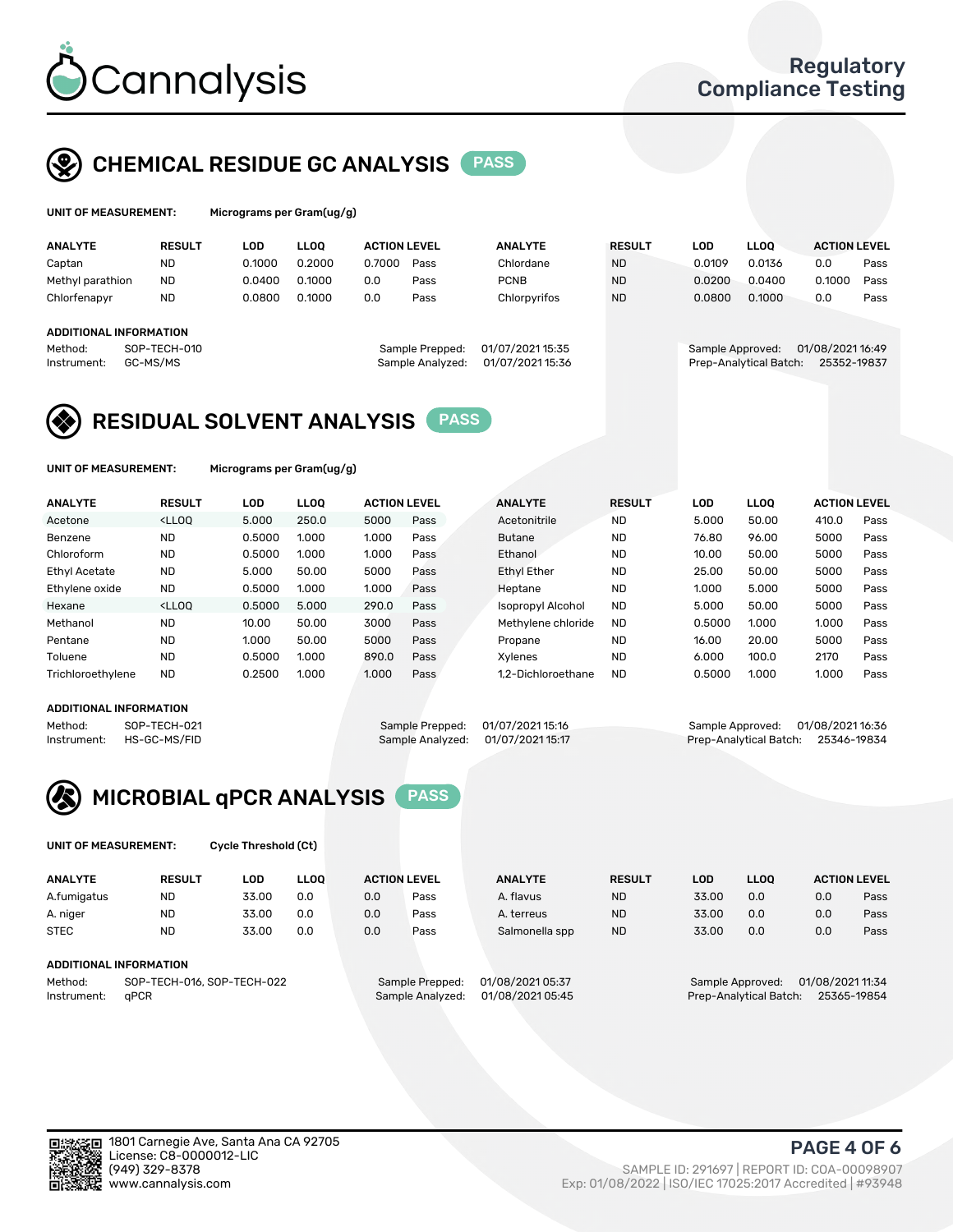

# **HEAVY METALS ANALYSIS** PASS

|  | UNIT OF MEASUREMENT: | Micrograms per Gram(ug/g) |
|--|----------------------|---------------------------|
|--|----------------------|---------------------------|

| <b>ANALYTE</b>         | <b>RESULT</b>                                                                                                                                                                        | LOD    | <b>LLOO</b> | <b>ACTION LEVEL</b>                 | <b>ANALYTE</b>                       | <b>RESULT</b>                                                                    | LOD    | <b>LLOO</b>                                | <b>ACTION LEVEL</b>             |      |
|------------------------|--------------------------------------------------------------------------------------------------------------------------------------------------------------------------------------|--------|-------------|-------------------------------------|--------------------------------------|----------------------------------------------------------------------------------|--------|--------------------------------------------|---------------------------------|------|
| Arsenic                | <lloo< td=""><td>0.0200</td><td>0.0500</td><td>0.2000<br/>Pass</td><td>Cadmium</td><td><lloq< td=""><td>0.0050</td><td>0.0500</td><td>0.2000 Pass</td><td></td></lloq<></td></lloo<> | 0.0200 | 0.0500      | 0.2000<br>Pass                      | Cadmium                              | <lloq< td=""><td>0.0050</td><td>0.0500</td><td>0.2000 Pass</td><td></td></lloq<> | 0.0050 | 0.0500                                     | 0.2000 Pass                     |      |
| Lead                   | <lloo< td=""><td>0.0100</td><td>0.0500</td><td>0.5000<br/>Pass</td><td>Mercury</td><td><b>ND</b></td><td>0.0030</td><td>0.0500</td><td>0.1000</td><td>Pass</td></lloo<>              | 0.0100 | 0.0500      | 0.5000<br>Pass                      | Mercury                              | <b>ND</b>                                                                        | 0.0030 | 0.0500                                     | 0.1000                          | Pass |
|                        | ADDITIONAL INFORMATION                                                                                                                                                               |        |             |                                     |                                      |                                                                                  |        |                                            |                                 |      |
| Method:<br>Instrument: | SOP-TECH-013<br>ICP-MS                                                                                                                                                               |        |             | Sample Prepped:<br>Sample Analyzed: | 01/08/2021 10:03<br>01/08/2021 10:04 |                                                                                  |        | Sample Approved:<br>Prep-Analytical Batch: | 01/08/2021 17:47<br>25374-19860 |      |
|                        |                                                                                                                                                                                      |        |             |                                     |                                      |                                                                                  |        |                                            |                                 |      |
|                        |                                                                                                                                                                                      |        |             |                                     |                                      |                                                                                  |        |                                            |                                 |      |



| UNIT OF MEASUREMENT: |  |
|----------------------|--|
|----------------------|--|

Micrograms per Kilogram(ug/kg)

| <b>ANALYTE</b>          | <b>RESULT</b> | LOD   | <b>LLOO</b> | <b>ACTION LEVEL</b> |      | <b>ANALYTE</b> | <b>RESULT</b> | LOD   | <b>LLOO</b> |       | <b>ACTION LEVEL</b> |
|-------------------------|---------------|-------|-------------|---------------------|------|----------------|---------------|-------|-------------|-------|---------------------|
| Aflatoxin B1            | <b>ND</b>     | 1.000 | 2.000       |                     | N/A  | Aflatoxin B2   | <b>ND</b>     | 2.000 | 5.000       |       | N/A                 |
| Aflatoxin G1            | <b>ND</b>     | 2.000 | 5.000       |                     | N/A  | Aflatoxin G2   | <b>ND</b>     | 2.000 | 5.000       |       | N/A                 |
| <b>Total Aflatoxins</b> | <b>ND</b>     | 10.00 | 14.00       | 20.00               | Pass | Ochratoxin A   | <b>ND</b>     | 1.000 | 2.000       | 20.00 | Pass                |
|                         |               |       |             |                     |      |                |               |       |             |       |                     |

#### ADDITIONAL INFORMATION

Method: SOP-TECH-020 Sample Prepped: 01/07/2021 13:13 Sample Approved: 01/08/2021 15:45 Instrument: LC-MS/MS Sample Analyzed: 01/07/2021 13:26 Prep-Analytical Batch: 25342-19828

# FILTH & FOREIGN MATERIAL ANALYSIS PASS

UNIT OF MEASUREMENT: Filth and Foreign Matter (%, #/3g)

| <b>ANALYTE</b>                                              | <b>RESULT</b>                 | LOD | <b>LLOO</b> | <b>ACTION LEVEL</b> |                                     | <b>ANALYTE</b>                       | <b>RESULT</b> | LOD | LLOO                                       | <b>ACTION LEVEL</b>             |      |
|-------------------------------------------------------------|-------------------------------|-----|-------------|---------------------|-------------------------------------|--------------------------------------|---------------|-----|--------------------------------------------|---------------------------------|------|
| IF RH ME                                                    | <b>ND</b>                     | 0.0 | 0.0         | 1.000               | Pass                                | <b>IFM</b>                           | <b>ND</b>     | 0.0 | 0.0                                        | 25.00                           | Pass |
| Mold                                                        | <b>ND</b>                     | 0.0 | 0.0         | 25.00               | Pass                                | <b>SSCD</b>                          | <b>ND</b>     | 0.0 | 0.0                                        | 25.00                           | Pass |
|                                                             | <b>ADDITIONAL INFORMATION</b> |     |             |                     |                                     |                                      |               |     |                                            |                                 |      |
| Method:<br>SOP-TECH-009<br>Instrument:<br>Visual Inspection |                               |     |             |                     | Sample Prepped:<br>Sample Analyzed: | 01/07/2021 18:08<br>01/07/2021 18:16 |               |     | Sample Approved:<br>Prep-Analytical Batch: | 01/07/2021 18:20<br>25363-19847 |      |



PAGE 5 OF 6